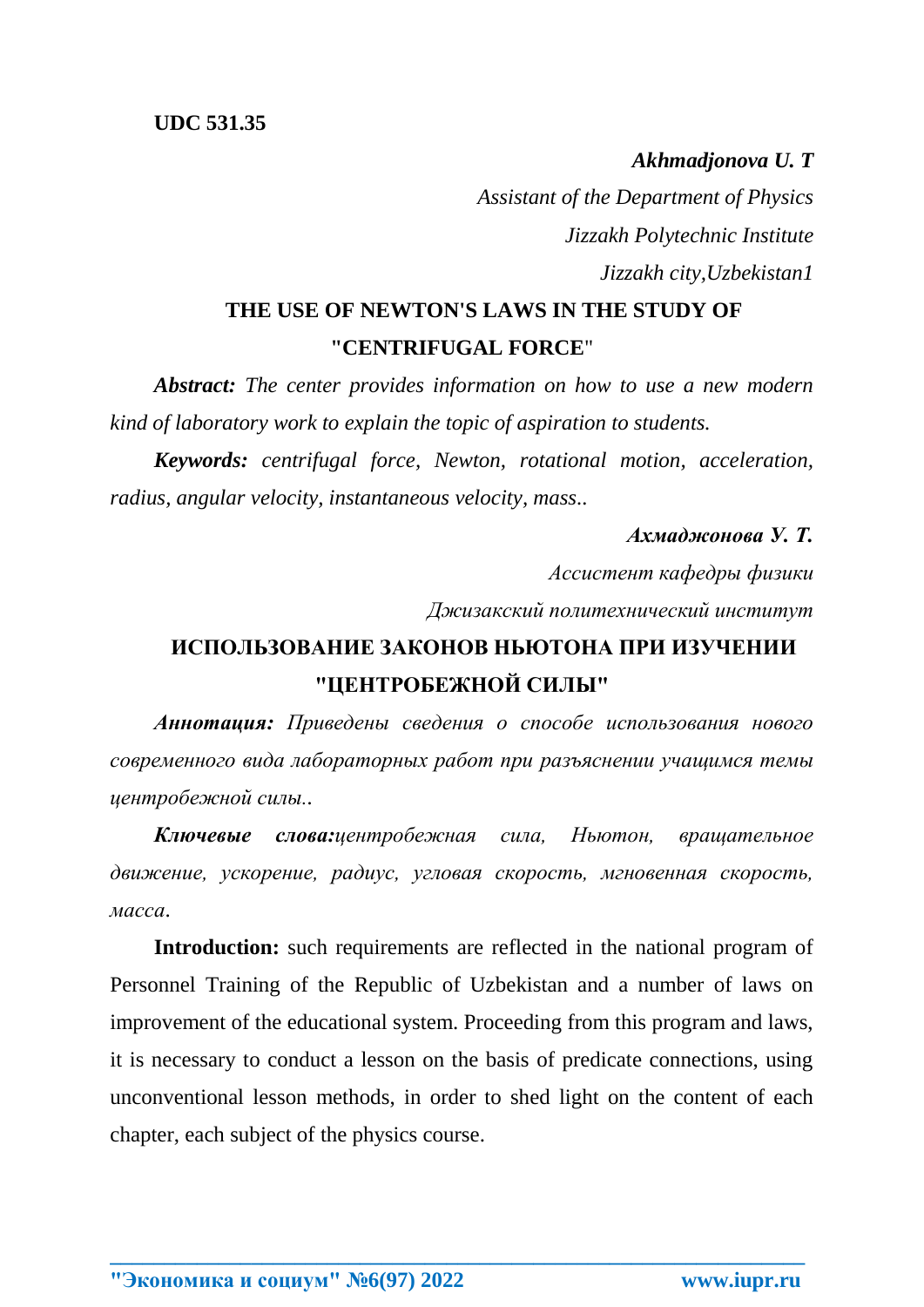**Main part:** as you know, the subject of curved linear motion is one of the basic concepts of the kinematics section. It is a modern requirement to convey this topic to students in a simple and understandable language with the help of vital examples and issues[1-6]. It is necessary to give students as much Internet information on the subjects as possible. Because the elements of modern, new pedagogical technology are subject to these requirements .

Of course, it is controlled that the students are deeply absorbed in this information. The use of these modern test methods will save the student's time budget to some extent.

In this article, we will focus on the above general problems of teaching physics, as well as on the private problems of short content. One such private problem is the use of a new type of laboratory work in explaining the subject of the power of aspiration to the center to the students.

This laboratory work is different from the laboratory work presented in the textbooks of physics, it is based on more science-related elements.

It is known that in order to illuminate the subject of centrifugal force, it is first necessary to give students such concepts as linear velocity, angular velocity, centrifugal acceleration and tangential acceleration [1-2]. Students should pay serious attention to the formation of these concepts, because they are difficult to master. At the same time, instantaneous speed known to students in advance will be of particular importance in the study of curve linear motion.

The main problem of mechanics in this subject is solved for the position of an object moving in a circle. This topic is the last topic of the section on kinematics, in which the basic concepts and conclusions of this section should be summarized.

As the body moves in a circle, an aspiration to the center is accelerated.Let us apply Newton's laws to the rotational motion of a solid.

The solid moving smoothly along the circle has acceleration. Such acceleration is called centrifugal force acceleration .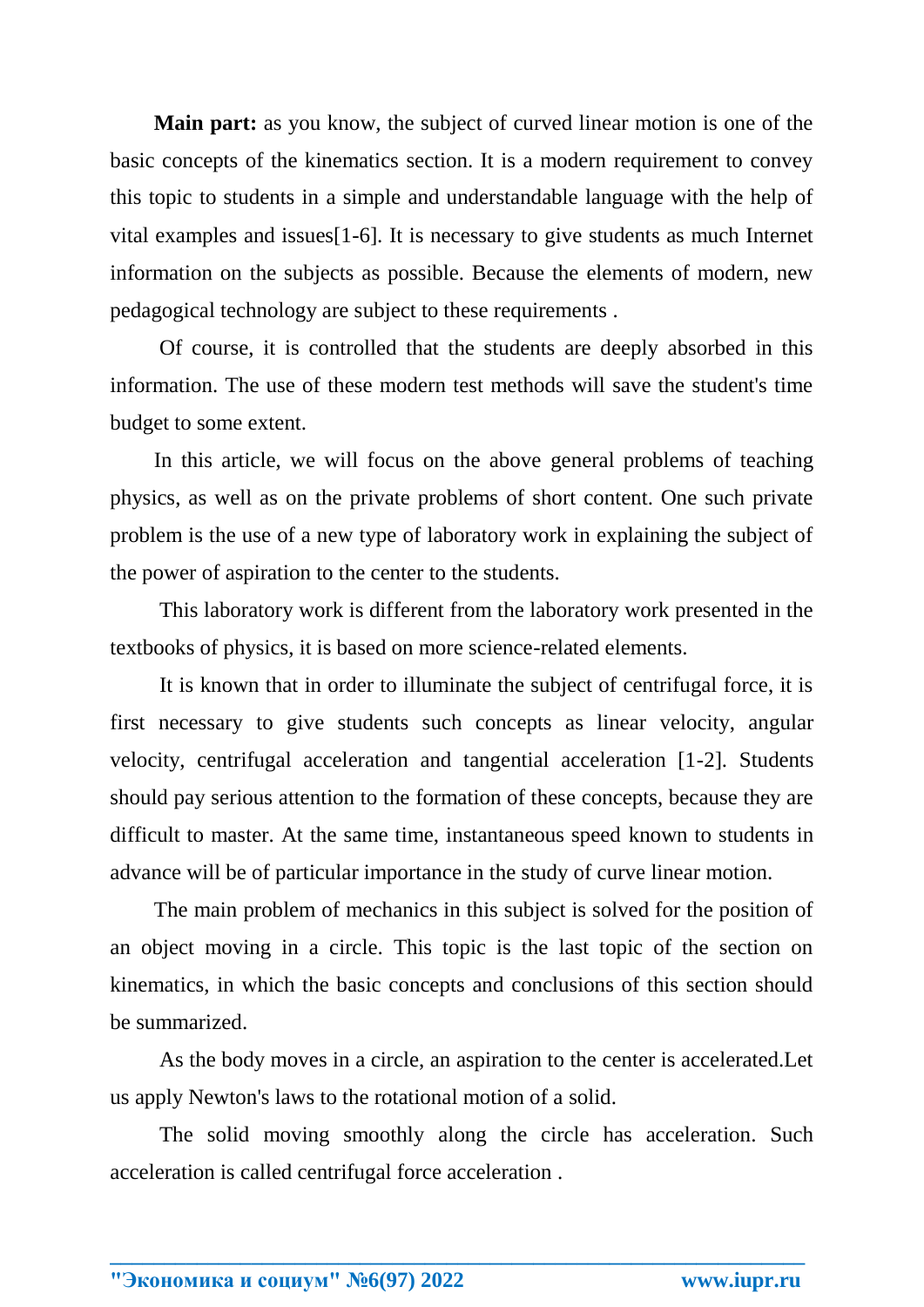$a=\frac{\vartheta^2}{R}$ (1) if we put this formula in Newton's second law  $F= ma$  (2) to put  $F=m\frac{\vartheta^2}{R}$  $\frac{f}{R}$  (3) is formed, and this formula represents the centrifugal force, or the formula can also be expressed as follows:

$$
\vartheta = \omega \cdot R
$$
 (4) from that  $F = m \frac{(\omega R)^2}{R} = m \omega^2 \cdot R$  (5)

Therefore, according to these expressions, the centrifugal force acting on an object is directly proportional to the mass of the object and the square of the linear velocity, and inversely proportional to the radius of rotation..

When we rotate a balloon tied to a string, we affect it through the string. Through the string, we pull the balloon to the center with a force that tends to the center. The greater the mass of the balloon, the more force we have to pull it. The greater the square of the linear velocity of the balloon, the greater the force required to pull it. But the longer the rope, i.e. the larger the radius of rotation, the less force is required to pull the balloon [1-2].

We apply Newton's third law to rotational motion. According to Newton's third law, the centrifugal force is quantitatively equal, but there is also a force opposite to it in the direction, which is called centrifugal force. The centrifugal force is expressed as the centrifugal force as follows:

$$
F = m \frac{(\omega R)^2}{R} = m \omega^2 \cdot R \quad (6)
$$

The centrifugal force is directed from the center of rotation along the radius to the outside of the circle, and it is the force that restricts the free movement of a material point (object) and forces it to move along a curved line.

For example, if a stone (a material point) attached to a rope is rotated in a horizontal plane, the force of attraction to the center acts on the stone from the side of the rope, forcing it to move in a circle. The centrifugal force, on the other hand, acts on the rope from the stone side, tightening the rope and even causing it to break.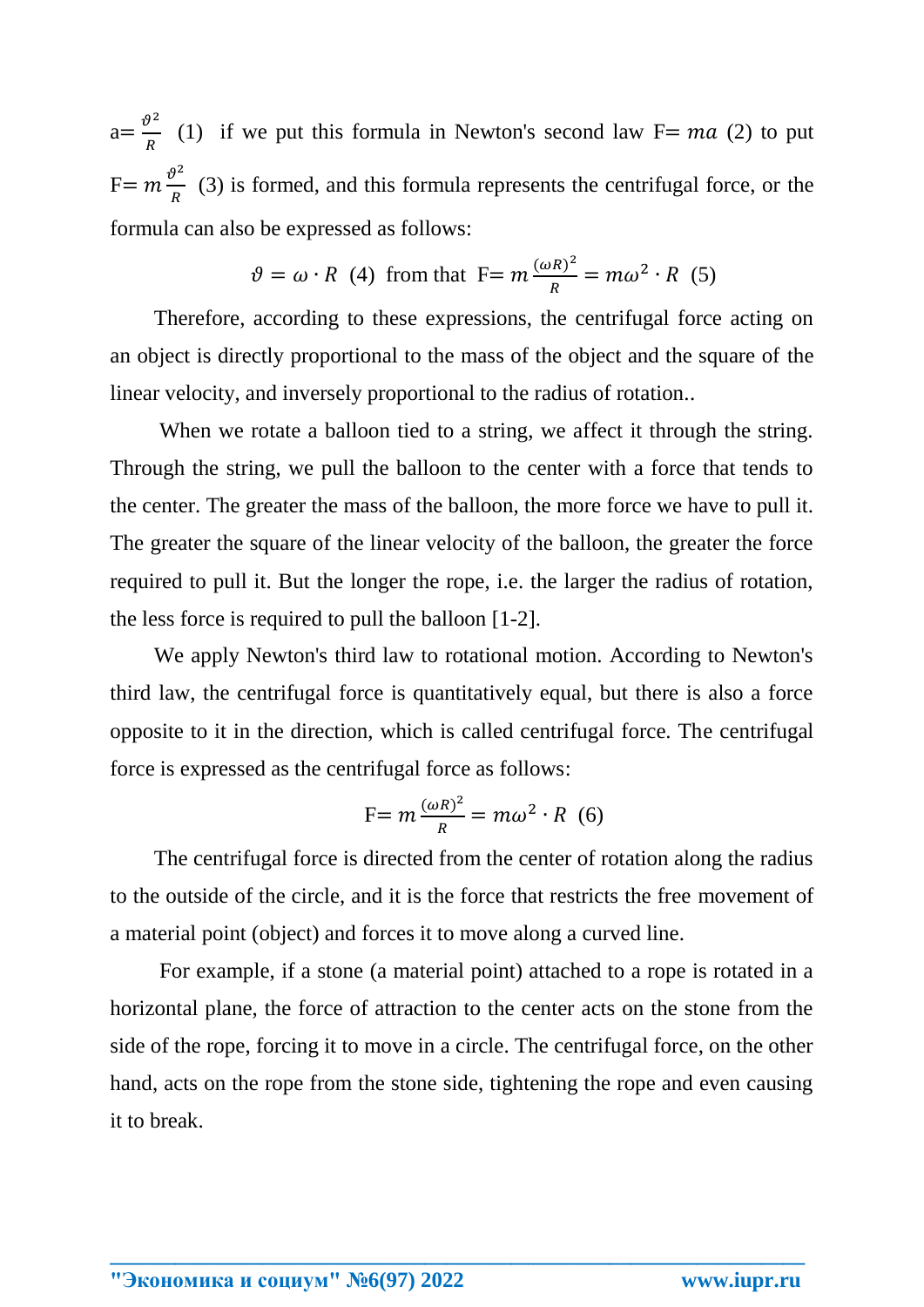The centrifugal force device (Fig. 1) F conducts an experimental study of the dependence of the centrifugal force F on the mass m of a body at point r. At a distance r from the center of rotation, the centrifugal force acting on an object rotating at an angular velocity ō is determined as follows.

$$
F = m\omega^2 \cdot R(7)
$$

The centrifugal force device is attached to the table with grips. The centrifugal force device is positioned so that the rotating rod can easily pass through the handle with a U-shaped sensor. The centrifugal power drive is connected to the supply source by two cables [6].



Figure 1. Centrifugal force device [6].

The supply voltage of the drive must be such that the measured power value does not exceed 15 N. By pouring the voltage to 1.5 V, the experiment begins at a low ō angular velocity and the number of revolutions is counted. The measurement is continued at a greater angular velocity by pouring the voltage to 3V.

When performing a series of measurements, measurements are made by changing the mass m ( $r = const$ ) and changing r ( $m = const$ )..

The working formula of laboratory training is as follows  $F = m \frac{\vartheta^2}{R}$  $\boldsymbol{R}$  (8) derived from the formula. Initially, the  $\nu$  is found in the formula.

$$
\vartheta = \frac{s}{t} = \frac{2\pi r}{T} = \frac{2\pi r}{\frac{t}{N}} = \frac{2\pi r}{t}
$$
 (9) pour the found value into (8),